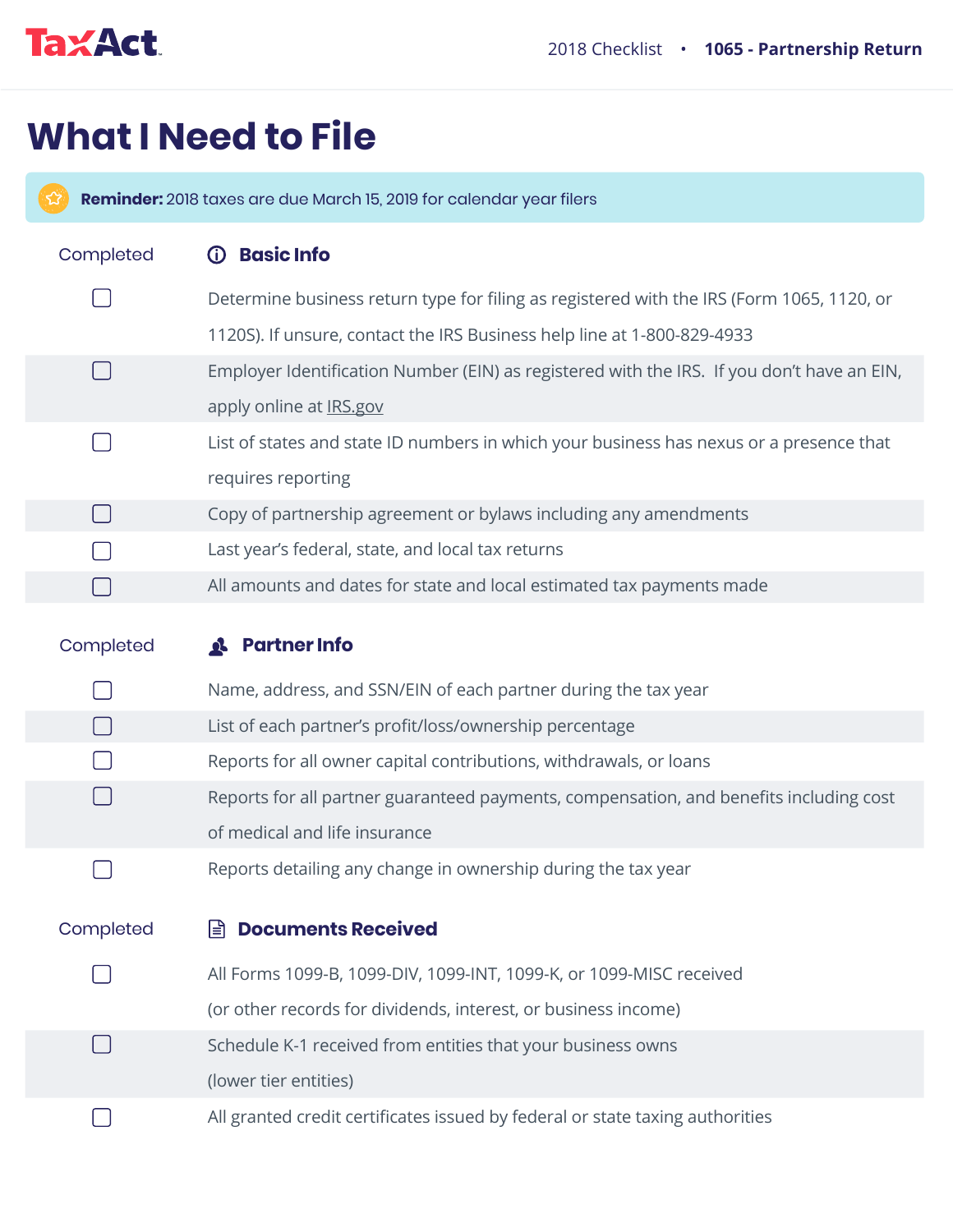

 $\Box$ 

## **What I Need to File**

**Reminder:** 2018 taxes are due March 15, 2019 for calendar year filers

| Completed | <b>Business and Financial Records</b>                                                        |
|-----------|----------------------------------------------------------------------------------------------|
|           | Trial balance report from company books. TaxAct's Accounting Records import helps            |
|           | reduce time and errors by automatically transferring accounting records for the tax year via |
|           | .csv import (compatible with most popular accounting applications)                           |
| $\Box$    | Bank and credit card records to support interest and other day-to-day business expenses      |
|           | Copy or summary of all Form 1099 and W-2 issued                                              |
|           | Reports detailing all federal unemployment, Social Security, and Medicare tax paid           |
|           | (Forms 940 & 941)                                                                            |
|           | Reports of state and local payroll tax paid                                                  |
|           | If business was conducted in multiple states, compile a report of sales, payroll, and        |
|           | property values for each state                                                               |
|           | Reports for inventory including cost of goods or materials purchased for resale or           |
|           | manufacture and the total value of goods or materials at the end of year                     |
|           |                                                                                              |
| Completed | <b>Asset Records</b>                                                                         |
|           | Prior year depreciation schedules detailing asset cost, date placed in service, prior        |
|           | depreciation, and business use percentage                                                    |
|           | Date of purchase, cost, trade-in allowance, and business use percentage for all assets       |
|           | acquired during the tax year                                                                 |
|           | Date of purchase, cost, sales proceeds, trade-in allowance, expenses of the sale, and        |
|           | accumulated depreciation for all assets disposed of during the tax year                      |
|           | Mileage log for each owned or leased vehicle (business use and total use)                    |

Reports for business use percentage and actual expenses for each owned vehicle (gas and maintenance costs)